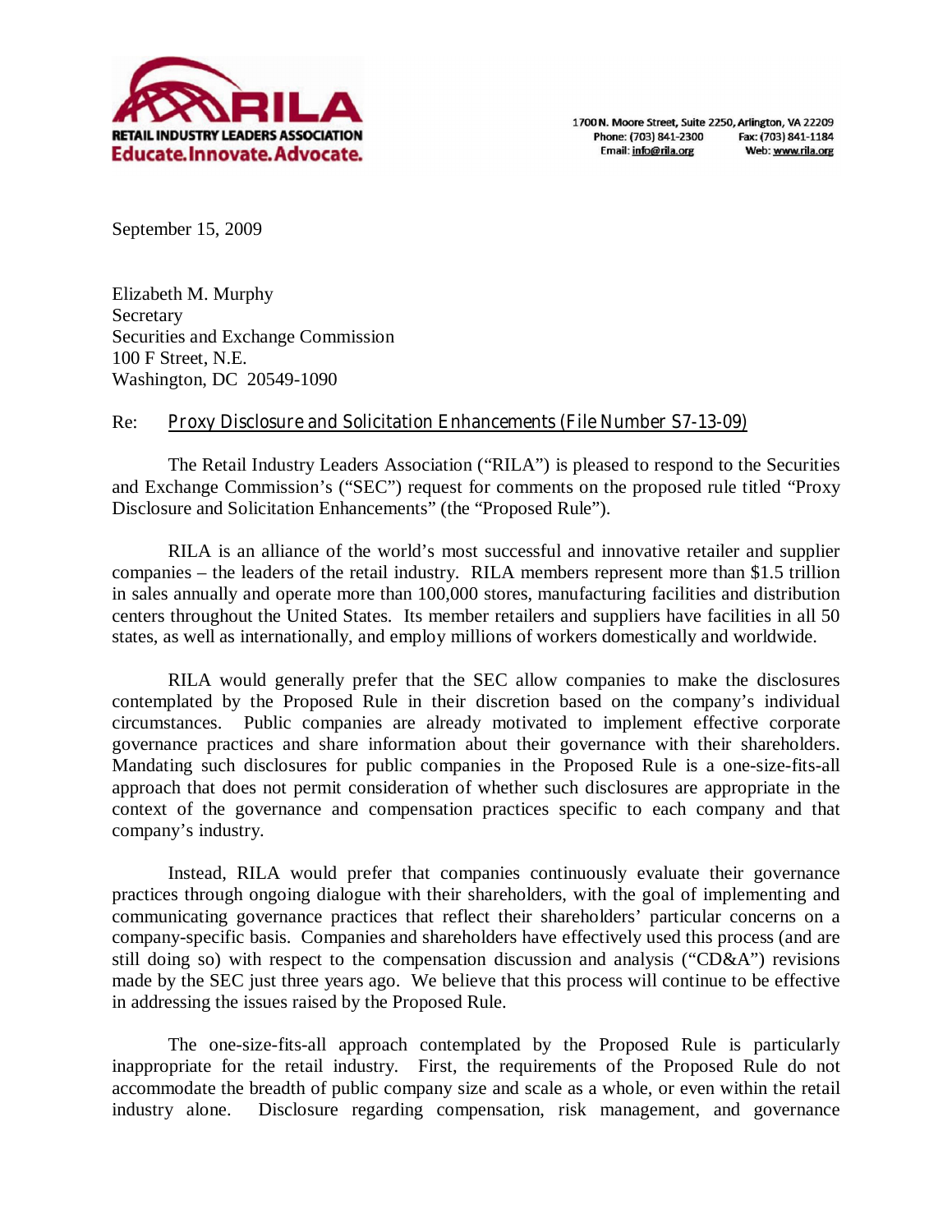File Number S7-13-09 Page 2 of 7

structures, which may be appropriate for a diversified international retailer, may be less relevant for a smaller retailer with fewer employees, geographic touchpoints, and product categories. Second, retailers often start as entrepreneurial enterprises where founding and/or current management may also be large shareholders. In such enterprises, management and shareholder interests are already intertwined and aligned, making the Proposed Rule unnecessary. Third, competition in the retail industry is particularly fierce, because entry barriers are lower than most other industries, strategic initiatives may be more easily replicated in retail than in industries where products and technologies may be protected by law, and rapidly changing consumer preferences can quickly make today's winner tomorrow's laggard, which constantly provides openings for new entrants with good ideas. For these and other reasons detailed below, certain proposed disclosure requirements contemplated by the Proposed Rule are not appropriate for the retail industry.

### **Compensation Discussion and Analysis Disclosure**

 The Proposed Rule contemplates expanding CD&A disclosure concerning a company's overall compensation program as it relates to risk management and risk-taking incentives. RILA does not support this aspect of the Proposed Rule because (1) the existing risk-disclosure regime is sufficient; (2) defining risks in relation to compensation programs is ambiguous; (3) the proposed risk disclosures would be of limited utility to shareholders; and (4) the proposed risk disclosures could cause competitive harm.

 The existing disclosure regime for risk factors and Management's Discussion & Analysis already provides shareholders with sufficient information about the particular risks facing a company. This established framework is, and should continue to be, the appropriate vehicle for management to communicate its risk-management strategies as a matter of good corporate governance. Mixing information relating to executive compensation with the discussion of riskmanagement factors would confuse and upset this established framework.

 Moreover, it is difficult to define risk in relation to compensation programs and project the effects of potential risk over time. For example, a stable business unit with long-term incentive plans for its executives may become subject to risks in the future due to circumstances that a company cannot anticipate or control. There is no clear approach for determining the appropriate level of forward-looking disclosure with respect to the risks for the long-term incentive plans for such executives.

 Requiring CD&A disclosure regarding risk-management and risk-taking incentives also would only have limited benefit for shareholders. Risk management and risk taking are inherent in the ordinary course of the operation of a company's business. To the extent that such risks occur in the ordinary course of business, RILA would respectfully submit that a discussion of how executives are compensated for simply managing risks arising from the ordinary course of business – i.e., simply doing their job – would not be meaningful for shareholders.

 Risks that are "special," such as those related to the execution of business strategy or a significant transaction, and management's rewards for pursuing such risks, are justifiably of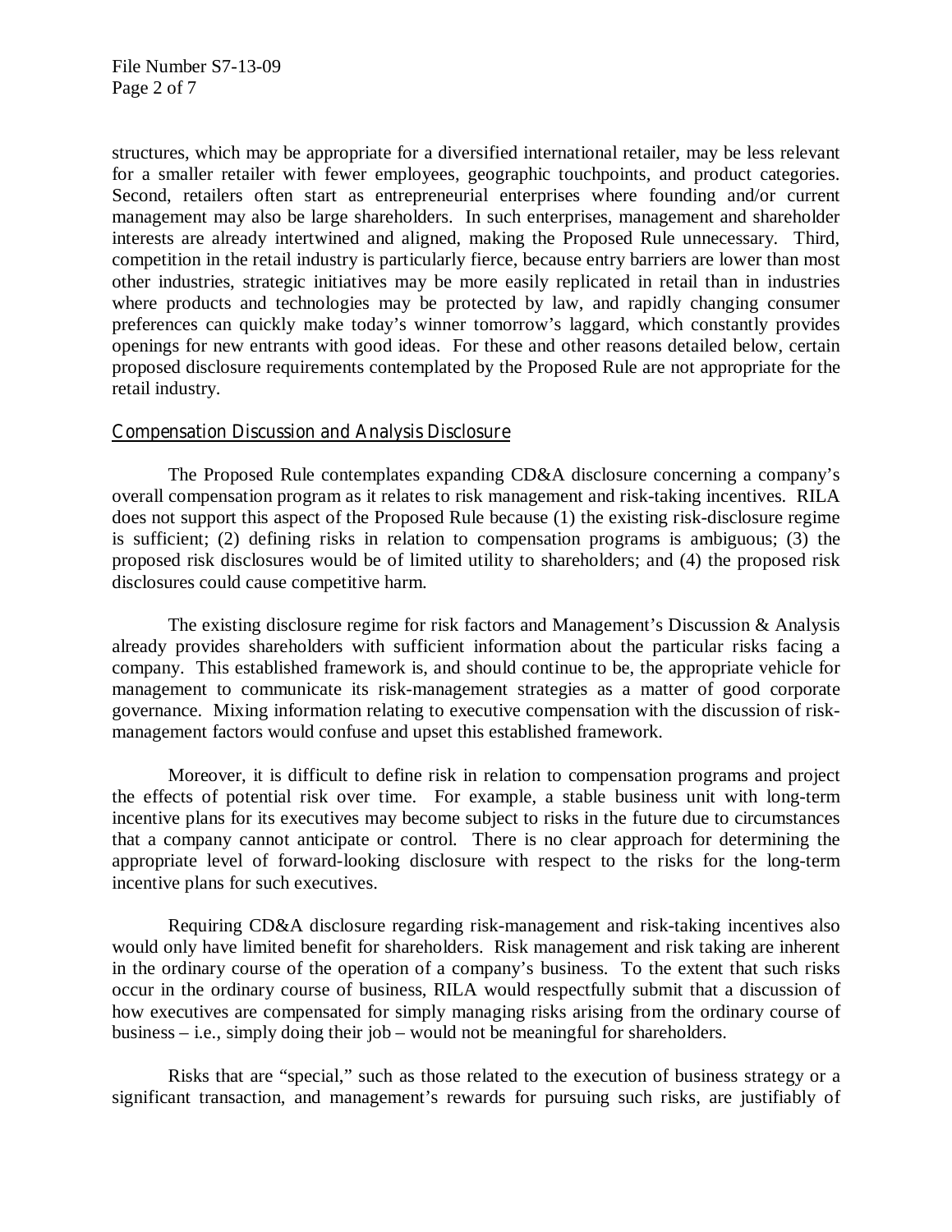greater concern to shareholders. However, it is precisely these risks that could cause the most competitive harm if disclosed. For example, a retailer's board of directors may establish tiered incentives for management to open a certain number of stores in a geographic market within a certain timeline. Alternatively, new growth areas where a company is developing business may have incentive correlated to the level of strategic business priority. Mandating public disclosure of these incentives, and the strategic imperative associated with these incentives, would give competitors insight into the company's proprietary business strategy. In RILA's view, this competitive harm outweighs the potential benefit of the proposed risk disclosures.

 If the SEC does decide to move forward with the proposed amendments in the face of these concerns, however, RILA submits the following responses to the SEC's questions on the proposed scope of the amendments. The expanded CD&A disclosures should apply only to significant risks made by key decision-makers at a company, meaning named executive officers at companies who are large accelerated filers in industries such as financial services where risk management and risk-taking may have systemic effects on the broader U.S. economy. Expanded CD&A disclosures would not be appropriate for the retail industry where risk management and risk-taking does not have such systemic effects on the economy.

 The proposed amendment to Item 402(b) of Regulation S-K of listing examples of the types of risk-management situations is preferable to requiring discussion of enumerated risks that may not apply to a company. A company that determines that disclosure under the Proposed Rule is not mandated should not be required to affirmatively state in its CD&A that it has determined that the risks arising from its broader compensation policies are not reasonably expected to have a material effect on the company. This affirmative statement could expose such a company to liability and litigation costs if the basis for its reasonable expectation of risks could, in retrospect, be disputed.

 Separately, the Proposed Rule asked whether there were other initiatives that should be considered with respect to proxy disclosures, particularly with respect to disclosure regarding executive compensation. RILA does not support expanding required disclosure of compensation from named executive officers to all executive officers. Sweeping all executive officers into the CD&A would increase the already substantial burden in costs and time needed to prepare the CD&A by compensation committees, company staff, counsel, and compensation consultants. This issue is further exacerbated for companies operating in international jurisdictions where there may be additional tax, market practice, and other considerations to explain as well. Furthermore, disclosing the compensation of all executive officers could lead to competitors attempting to poach executive officers who are perceived as being underpaid.

 Retail sales in particular are driven at least in part by compensation incentives and the incentive methodology can be part of what drives competitive success. Broader disclosure of these incentives and techniques both internally within a retailer and to competitors would inflict significant disruption and harm. Moreover, the more detailed strategy-driven compensation incentives seen in the retail industry belie simple explanation to shareholders in the manner contemplated by the Proposed Rule.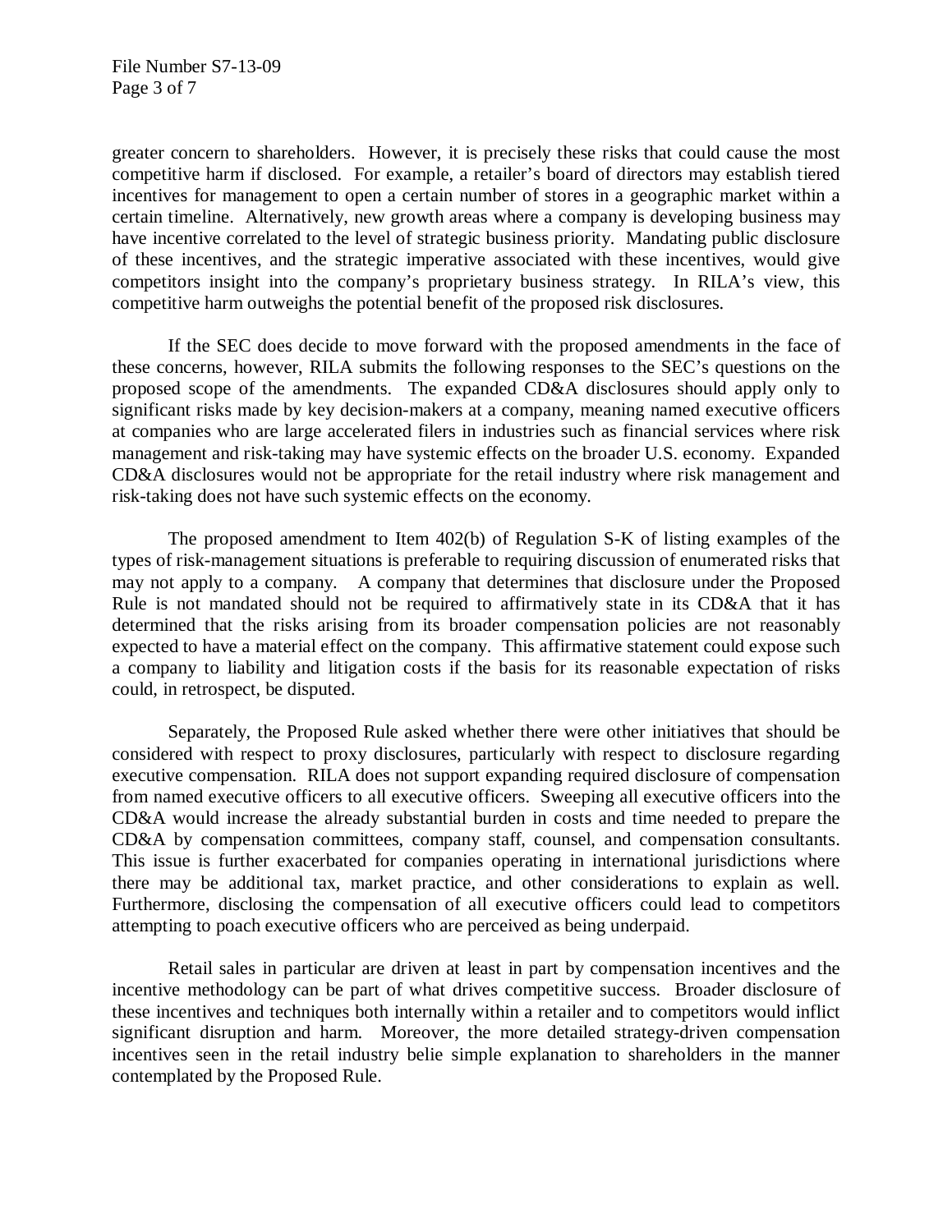File Number S7-13-09 Page 4 of 7

### **Director and Nominee Disclosure**

 The Proposed Rule contemplates requiring disclosure for each director or nominee that discusses the specific experience, qualifications, or skills that qualify that person to serve as a director and committee member. Such disclosure may result in competitive harm. Companies recruit directors who have the experience, qualifications, and skills to help execute the company's business strategy. Forcing disclosure of why companies selected a director may also force disclosure of the company's business strategy.

 For example, when a retailer seeks to expand internationally, the company may nominate a director who has international retail experience to help develop and shape the company's expansion strategy. Publicly disclosing that a director was selected because of her international experience – particularly if it relates to particular geographic regions – would alert the company's competitors of the planned international expansion. Because of such competitive concerns, RILA does not support requiring disclosure for each director or nominee that discusses with specificity why the person is qualified to serve as a director. Furthermore, much information about directors and nominees is already widely and publicly available to any shareholder who desires such information from the disclosures already required in public company filings and other public sources. Requiring a company to disclose why it specifically selected each director or nominee would add little to shareholders' understanding of the individual's background and may result in competitive harm to the company.

 RILA also advises against mandating disclosure regarding a director's or nominee's qualifications to serve on individual board committees. With respect to the audit committee, Item 407(d)(5) of Regulation S-K already requires appropriate disclosure of which directors the board of directors has determined are financial experts serving on the audit committee. With respect to the compensation and nominating committees, many nominees may initially have only limited experience with board-level executive compensation and corporate governance issues but still provide important objective perspectives. Requiring disclosure of such nominees' qualifications to serve on compensation and nominating committees would not serve a constructive purpose. Furthermore, such disclosure may not be necessary because third-party advisors, such as counsel and compensation consultants, frequently assist directors who may not have particular expertise in the committee's areas of responsibility at the outset to become effective members of such committees quite rapidly. Indeed, it is common practice for directors to gain experience on different board committees, and it should be the role of the nominating committee to ensure that all directors not only bring a wealth of specialized expertise, but that they are also allowed to expand their areas of knowledge through committee service.

 RILA supports the Proposed Rule's required disclosure of any directorships held by each director and nominee at any time during the past 5 years at public companies, and lengthening the time during which disclosure of legal proceedings is required from 5 to 10 years. RILA would also support continuing to permit companies to exclude disclosure of legal proceedings of directors, director nominees, or executive officers when the company concludes that the information would not be material to an evaluation of the integrity of the director, director nominee, or executive officer.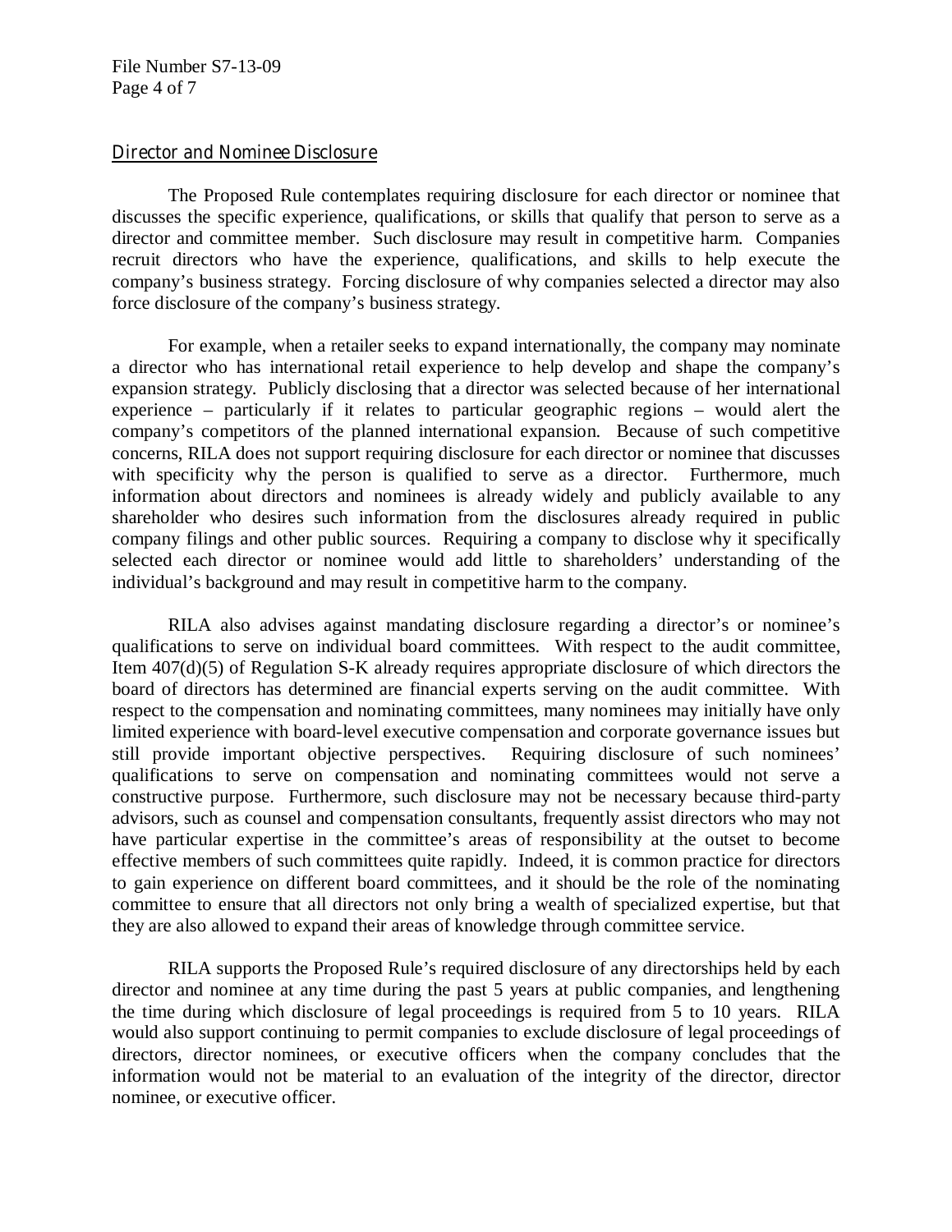# **Disclosure about Company Leadership Structure and the Board's Role in the Risk Management Process**

 The Proposed Rule would require disclosure of a company's leadership structure and why the company believes it is the best structure for it at the time of the filing. RILA believes it would not be useful for shareholders to mandate companies to disclose whether and why they have chosen to combine or separate the principal executive officer and board chairman. RILA also believes it would not be helpful to require disclosure of specific duties performed by the lead director and other board structure matters, such as the reasoning for the company's determination of the size of the board and the number of independent directors on the board. The existing disclosure requirements with respect to the company's leadership structure are sufficient.

# **Proxy Solicitation Process**

 The Proposed Rule also contemplates revisions to the proxy solicitation process. RILA does not support the amendment that would allow persons furnishing a form of revocation to shareholders to rely on Exchange Act Rule 14a-2(b)(1) to exempt themselves from most of the requirements of the proxy solicitation rules. RILA supports the amendment to Rule 14a- $2(b)(1)(ix)$  in order to disqualify persons who have a broad substantial interest in the solicitation from relying on Rule 14a-2(b)(1) to exempt themselves from most of the requirements of the proxy solicitation rules. RILA does not support the amendment to Rule 14a-4(d)(4) that would allow a person soliciting support for nominees to round out its short slate of nominees with nominees named in other soliciting persons' proxy statements. RILA supports the amendment to Rule 14a-4(e) that would require that the "reasonable specified conditions" for voting of a proxy must be objectively determinable. RILA also supports the amendment to Rule  $14a-12(a)(1)(i)$ that would clarify that the required participant information be filed under cover of Schedule 14A as part of a proxy statement or other soliciting materials no later than the time the first soliciting communication is made.

## **Response to the SEC's Other Requests for Comment**

 RILA is pleased to respond to the SEC's other requests for comment. RILA supports the Proposed Rule's revisions to the summary compensation table, particularly the disclosure of the aggregate grant-date fair value of grants during the relevant fiscal year computed in accordance with FAS 123R. RILA also generally supports the Proposed Rule's additional disclosures with respect to compensation consultants who play a role in determining or recommending the amount or form of executive or director compensation, and also provide additional services to a company. RILA believes that the reporting of shareholder voting results on Form 8-K is appropriate in order to provide more timely information regarding the outcome of votes to shareholders and the market; however, RILA also believes that companies should be able to request an extension to reporting on Form 8-K in the case of a contested election or when there is a particularly close vote. Reporting preliminary voting results in a contested election or a close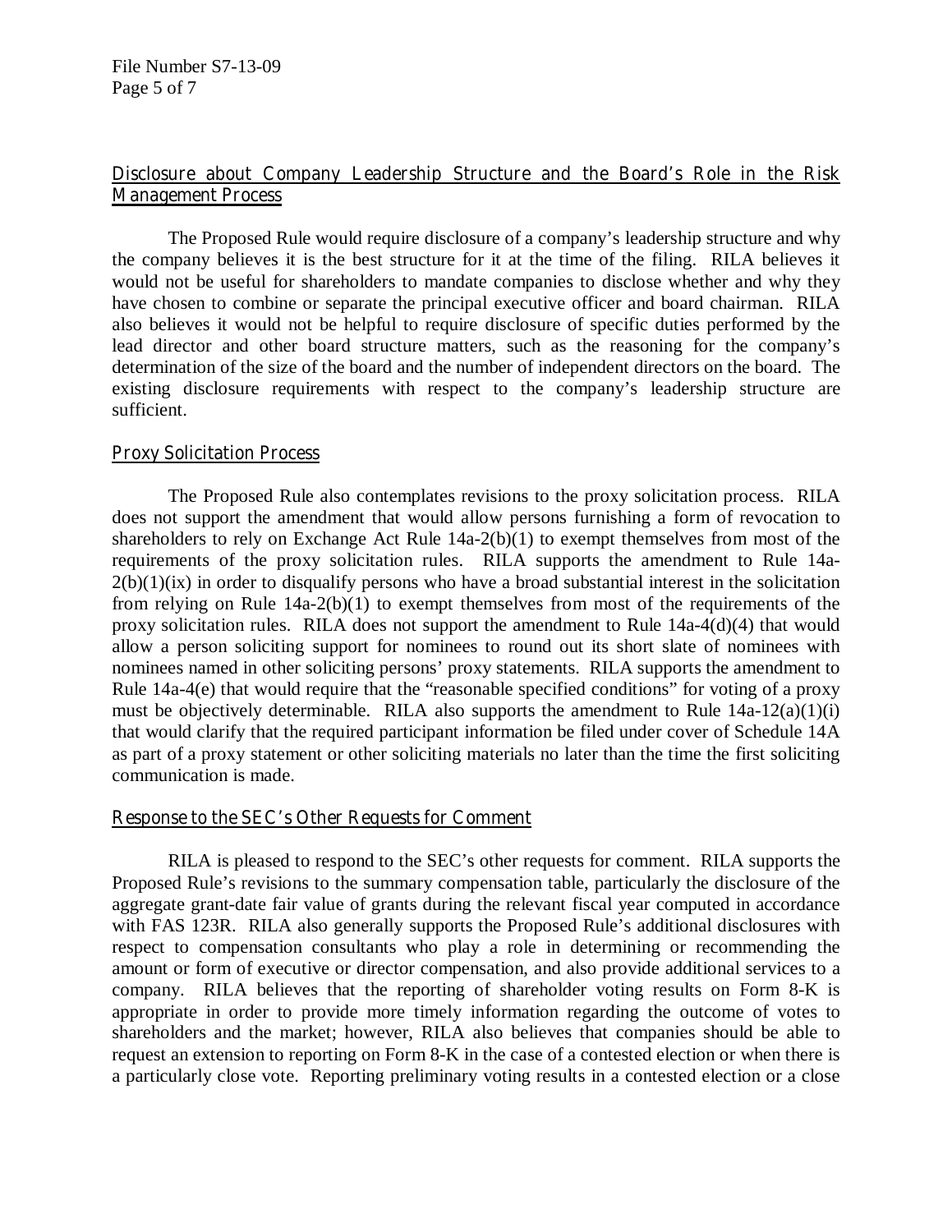File Number S7-13-09 Page 6 of 7

vote seems premature, and four days may not be enough time to gather and verify voting information in companies with a significant number of shareholders and outstanding stock.

 RILA supports retaining the instruction to the CD&A providing that performance targets can be excluded based on the potential adverse competitive effect of their disclosure on the company. This instruction is a crucial shield against disclosing proprietary information that could competitively harm a company. RILA does not support the Proposed Rule's proposal to require disclosure of performance targets on an after-the-fact basis, after the performance related to the award is measured, such as three or more fiscal years later. Disclosing the key metrics a company chose to use in the past and likely still uses to measure its performance may result in competitive harm. Furthermore, while the choice of metric may be proprietary, disclosure of whether the target was actually achieved three or more fiscal years later is simply disclosure of stale information and of limited benefit to shareholders.

 RILA is against requiring disclosures of whether the amounts of executive compensation reflect any considerations of internal pay equity. The retail industry employs millions of workers, many in entry-level positions. As a result, discussions of internal pay equity in the retail industry are a particularly sensitive issue because the internal pay ratios are likely to be higher in the retail industry compared to other industries, not necessarily because executives are overpaid, but simply because the employee base is so broad.

 RILA is opposed to the proposal to "file" the compensation committee report. Although the compensation committee works closely with company staff, counsel, and compensation consultants to prepare and review the CD&A, directors should not be personally responsible for all of the factual details of a CD&A, which are often primarily assembled and presented by company staff or counsel.

 RILA does not support expanding disclosure requirements to include the total number of compensation plans a company has and the total number of variables in all of its compensation plans. Such a requirement would increase the already substantial burden in costs and time needed to prepare the CD&A with only limited benefit for shareholders in the case of nonmaterial compensation plans. Such disclosure could also have adverse effects in terms of competitive harm.

## **Concluding Remarks**

 RILA appreciates the intent of the Proposed Rule to help shareholders in making investment and voting decisions. However, RILA believes that certain disclosure requirements contemplated by the Proposed Rule may result in proxy materials that are overloaded with information of marginal benefit. Adding more complexity to the proxy statement will further disenfranchise retail shareholders by placing even more reliance on unregulated third party shareholder-advisory services to interpret these documents and present voting recommendations, often without a direct interest in the success of the issuer. Instead, RILA would advocate for streamlined proxy disclosure that is user-friendly, flexible, and focuses on what matters most to shareholders.